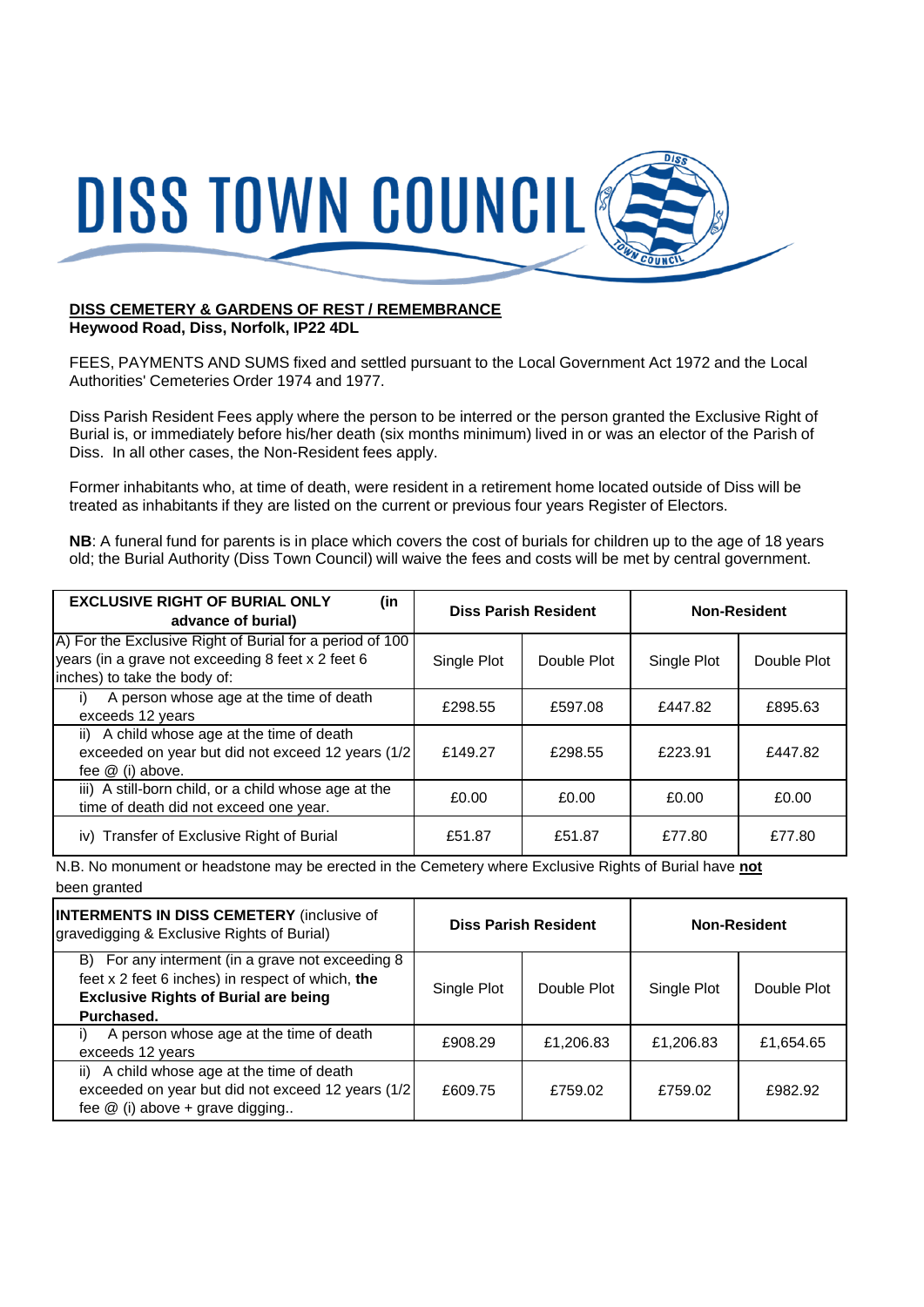| iii) A still-born child, or a child whose age at the<br>time of death did not exceed one year.<br>Gravedigging charge only.                                                                    | £82.99                      | N/A                         | £82.99                 | N/A                 |
|------------------------------------------------------------------------------------------------------------------------------------------------------------------------------------------------|-----------------------------|-----------------------------|------------------------|---------------------|
| Re-open of a double grave.<br>iv) -                                                                                                                                                            | N/A                         | £609.75                     | N/A                    | £759.02             |
| <b>INTERMENTS IN DISS CEMETERY</b> (inclusive of<br>gravedigging & excluding Exclusive Rights of Burial)                                                                                       |                             | <b>Diss Parish Resident</b> |                        | <b>Non-Resident</b> |
| C) For any interment (in a grave not exceeding 8<br>feet x 2 feet 6 inches) in respect of which, the<br><b>Exclusive Rights of Burial are already</b><br>purchased or are not being purchased. | Single Plot                 | Double Plot                 | Single Plot            | Double Plot         |
| A person whose age at the time of death<br>i)<br>exceeds 12 years                                                                                                                              | £609.75                     | £609.75                     | £759.02                | £759.02             |
| ii) A child whose age at the time of death<br>exceeded on year but did not exceed 12 years (1/2<br>fee $@$ (i) above + grave digging.                                                          | £460.47                     | £460.47                     | £535.11                | £535.11             |
| iii) A still-born child, or a child whose age at the<br>time of death did not exceed one year.<br>(Gravedigging charge only).                                                                  | £82.99                      | N/A                         | £82.99                 | N/A                 |
|                                                                                                                                                                                                | <b>Diss Parish Resident</b> |                             | <b>Non-Resident</b>    |                     |
| D) INTERMENTS OF CREMATED REMAINS IN                                                                                                                                                           |                             |                             |                        |                     |
| <b>DISS CEMETERY</b>                                                                                                                                                                           |                             | Double Plot                 |                        | Double Plot         |
| In a new space or any space where Exclusive<br>i)<br>Rights of Burial are being purchased (ERB                                                                                                 | Single Plot<br>£373.19      | £373.19                     | Single Plot<br>£559.77 | £559.77             |
| included)<br>ii) In an existing grave where Exclusive Rights of<br>Burial are already purchased or are not being<br>purchased                                                                  | £186.60                     | £186.60                     | £279.88                | £279.88             |
| iii) Grave digging (if required)                                                                                                                                                               | £82.99                      | £82.99                      | £82.99                 | £82.99              |
| E) INTERMENTS OF CREMATED REMAINS IN<br><b>DISS GARDEN OF REST/REMEMBRANCE</b>                                                                                                                 |                             | <b>Diss Parish Resident</b> |                        | <b>Non-Resident</b> |
|                                                                                                                                                                                                | Single Plot                 | Double Plot                 | Single Plot            | Double Plot         |
| First interment of Ashes<br>I)                                                                                                                                                                 | £298.55                     | £298.55                     | £447.82                | £447.82             |
| Interment of ashes of a spouse or relative<br>ii)<br>under the same base                                                                                                                       | £149.27                     | £149.27                     | £223.91                | £223.91             |
| iii) Gravedigging (if required)<br>N.B. An application must be made for all memorials                                                                                                          | £82.99                      | £82.99                      | £82.99                 | £82.99              |

*inscription.*

| F) MONUMENTS IN THE MAIN CEMETERY                                                                                                       | <b>Diss Parish Resident</b> |             | <b>Non-Resident</b> |             |
|-----------------------------------------------------------------------------------------------------------------------------------------|-----------------------------|-------------|---------------------|-------------|
|                                                                                                                                         | Single Plot                 | Double Plot | Single Plot         | Double Plot |
| Headstone under 3 feet 6 inches high                                                                                                    | £186.62                     | £186.62     | £279.93             | £279.93     |
| Headstone over 3 feet 6 inches high / or with<br>ii)<br>an extended base or plinth to identify two adjoining<br>graves in the same row. | £298.55                     | £298.55     | £447.82             | £447.82     |
| Additional inscription(s)<br>iii)                                                                                                       | £62.24                      | £62.24      | £93.36              | £93.36      |